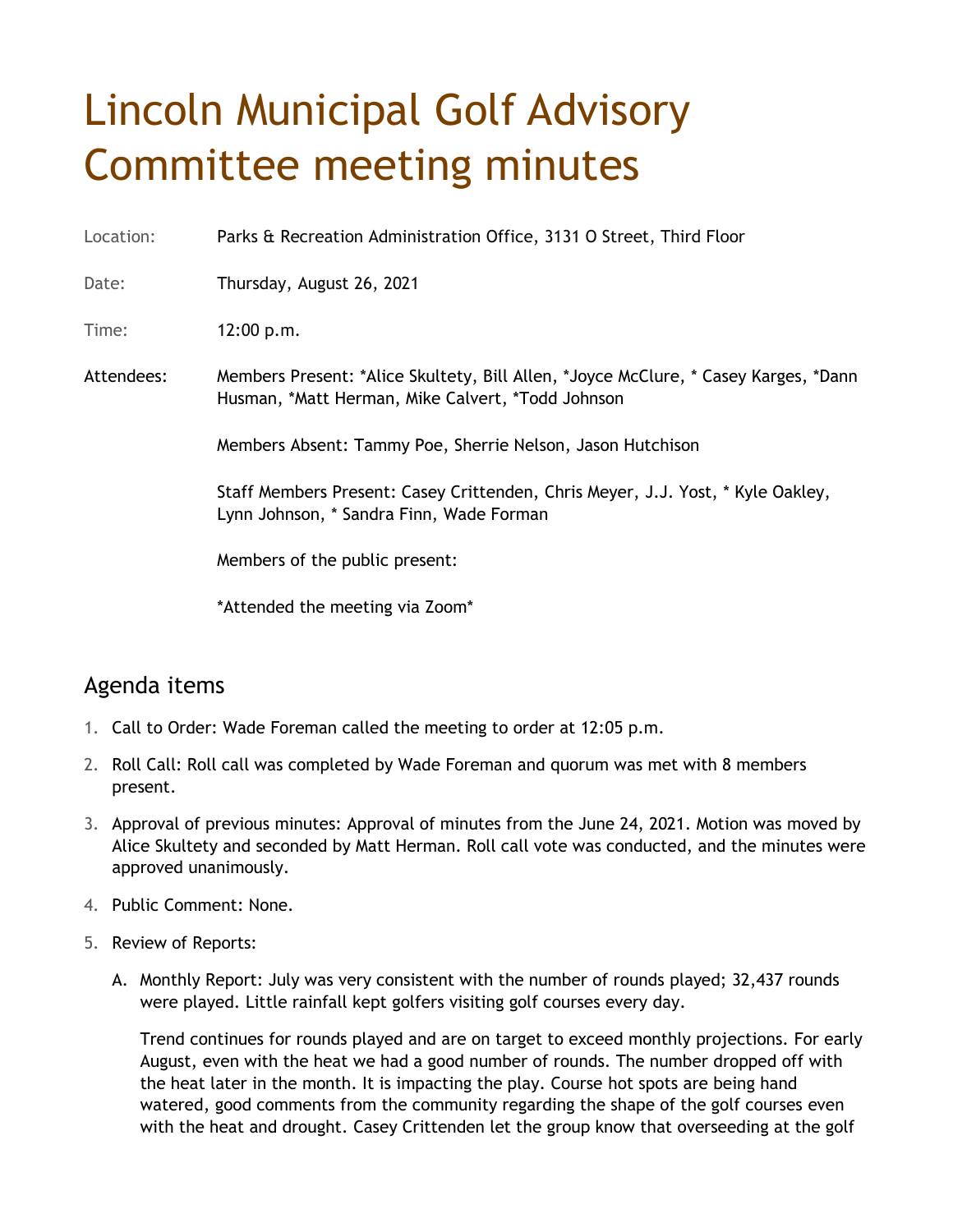courses has started. Overseeding started at Holmes Golf Course, follow by Ager and Highlands, the effort should be wrapped up by mid-September.

Highlands Golf course will be hosting a three-day qualifying tournament for the Korn Ferry Tour. Practice rounds will be August 30st and 31<sup>st</sup> with competition days on September 1<sup>st</sup> through the  $3^{rd}$ . During competition days course should be open for regular golf around 3 pm if weather does not impact play.

Wade shared the fall aeration Dates:

Mahoney - August 23<sup>rd</sup> and 24<sup>th</sup> Highlands - Sept 13<sup>th</sup> and 14<sup>th</sup> Holmes/Ager - Sept 20<sup>th</sup> and 21<sup>st</sup> Pioneer - Sept  $27<sup>th</sup>$  and  $28<sup>th</sup>$ 

- B. Monthly Rounds: The target rounds were 27,083 and ended up with 32,437, good number for July. The trend for August is looking at 30,000 rounds through the end of the month.
- C. Financial/Capital Improvement Project (CIP): Year to date we are at \$634,475.94. We are in a good position regarding profitability through June. Fiscal year for the city closes on August 31<sup>st</sup>. July numbers have not been provided yet by Finance, Wade Foreman estimates that total revenue could be about \$900,00.00 by the end of the year. Regarding the CIP, supplies for the replacement of irrigation system at Pioneers are beginning to arrive. Landscapes Unlimited is the company who will be installing the system this fall.
- 6. Golf Organizations Update:
	- A. Lincoln Municipal Golf Association: Presented by Mike Calvert. As of early August, the LMGA had 393 full time members and 11 associates. Best ball event took place on the 21<sup>st</sup>, at Pioneers and Mahoney. The next is the Orange Ball on September  $12<sup>th</sup>$  at Highlands, which is also the annual meeting and board elections take place.
	- B. Lincoln Women's Municipal Golf Association Joyce McClure. 144 members, up from last year. Early in August they held their Club Championship event at Mahoney and Highlands. Sherrie Nelson claimed the overall prize for that event.
	- C. Lincoln Senior Golf League: Bill Allen. League Play was completed. Annual mixer took place at Highlands with overflow course at Pioneers, had about 180 men play and roughly 200 at luncheon. Board voted to raise the age limit to 60 years.
- 7. Old Business:

A. Reserve Fund Vote – Mike Calvert presented a motion to establish a guideline for the golf operating fund, for an operating reserve of 30 days of operating expenses, based on estimated operating expenses beginning September 1 the ensuing fiscal year. Such reserve shall be unobligated operating funds created for the purpose of supporting fund balances to maintain fund liquidity in addition to any general fund borrowings that may be required. Mike Calvert's proposal would establish the reserve with a fund of \$400,000.00 which would be roughly 50% of what is recommended by City Finance which would be 60 days of operating expenses.